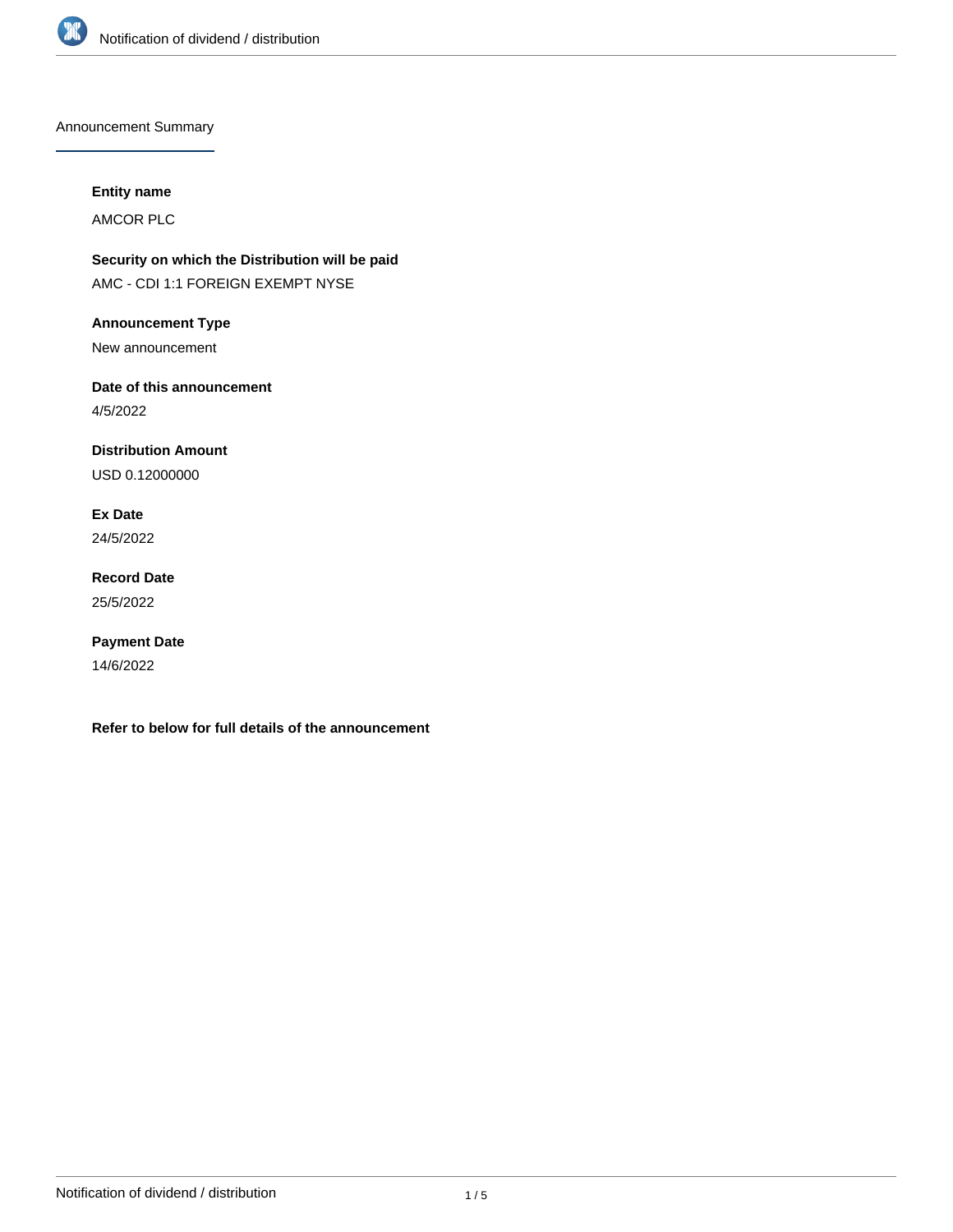

Announcement Details

Part 1 - Entity and announcement details

**1.1 Name of +Entity**

AMCOR PLC

**1.2 Registered Number Type** ARBN

**Registration Number**

630385278

**1.3 ASX issuer code** AMC

**1.4 The announcement is** New announcement

**1.5 Date of this announcement** 4/5/2022

**1.6 ASX +Security Code** AMC

**ASX +Security Description** CDI 1:1 FOREIGN EXEMPT NYSE

Part 2A - All dividends/distributions basic details

**2A.1 Type of dividend/distribution C** Ordinary

**2A.2 The Dividend/distribution:**

relates to a period of one quarter

**2A.3 The dividend/distribution relates to the financial reporting or payment period ending ended/ending (date)** 31/3/2022

**2A.4 +Record Date**

25/5/2022

**2A.5 Ex Date** 24/5/2022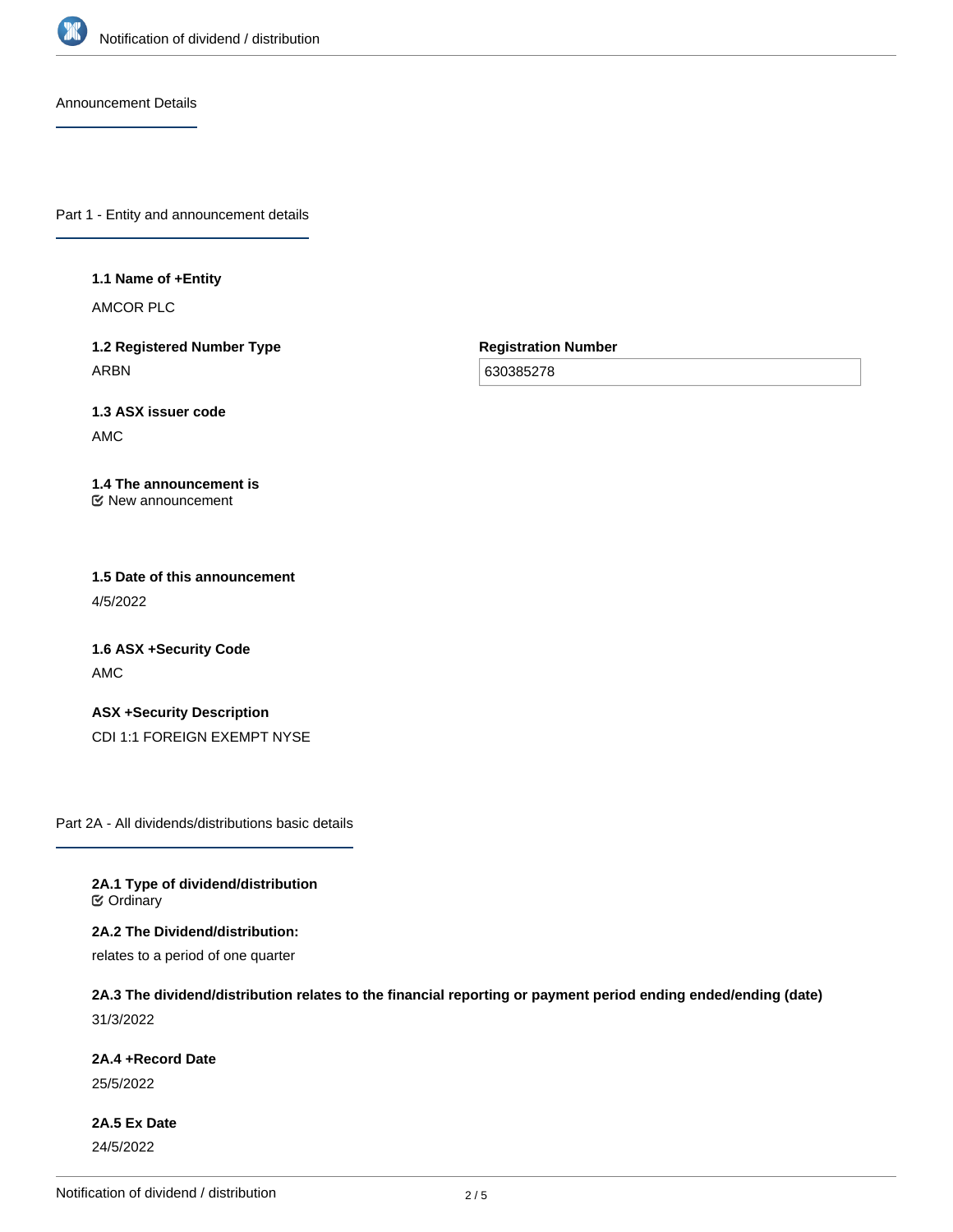## **2A.6 Payment Date**

14/6/2022

**2A.7 Are any of the below approvals required for the dividend/distribution before business day 0 of the timetable?**

- **•** Security holder approval
- **Court approval**
- **Lodgement of court order with +ASIC**
- **ACCC approval**
- **FIRB approval**
- **Another approval/condition external to the entity required before business day 0 of the timetable for the dividend/distribution.**

No

**2A.8 Currency in which the dividend/distribution is made ("primary currency")**

USD - US Dollar

| 2A.9 Total dividend/distribution payment amount per |  |
|-----------------------------------------------------|--|
| +security (in primary currency) for all             |  |
| dividends/distributions notified in this form       |  |

USD 0.12000000

**2A.9a AUD equivalent to total dividend/distribution amount per +security**

AUD 0.16680000

| 2A.9c FX rate (in format AUD 1.00 / primary currency |  |
|------------------------------------------------------|--|
| rate): AUD                                           |  |

AUD 1.00

**2A.10 Does the entity have arrangements relating to the currency in which the dividend/distribution is paid to securityholders that it wishes to disclose to the market?** Yes

**2A.11 Does the entity have a securities plan for dividends/distributions on this +security?** We do not have a securities plan for dividends/distributions on this security

**2A.12 Does the +entity have tax component information apart from franking?** No

**2A.13 Withholding tax rate applicable to the dividend/distribution (%)**

%

Part 2B - Currency Information

**2B.1 Does the entity default to payment in certain currencies dependent upon certain attributes such as the banking instruction or registered address of the +securityholder? (For example NZD to residents of New Zealand and/or USD to residents of the U.S.A.).** Yes

**FX rate (in format AUD rate/primary currency rate) Primary Currency rate** USD 0.71960000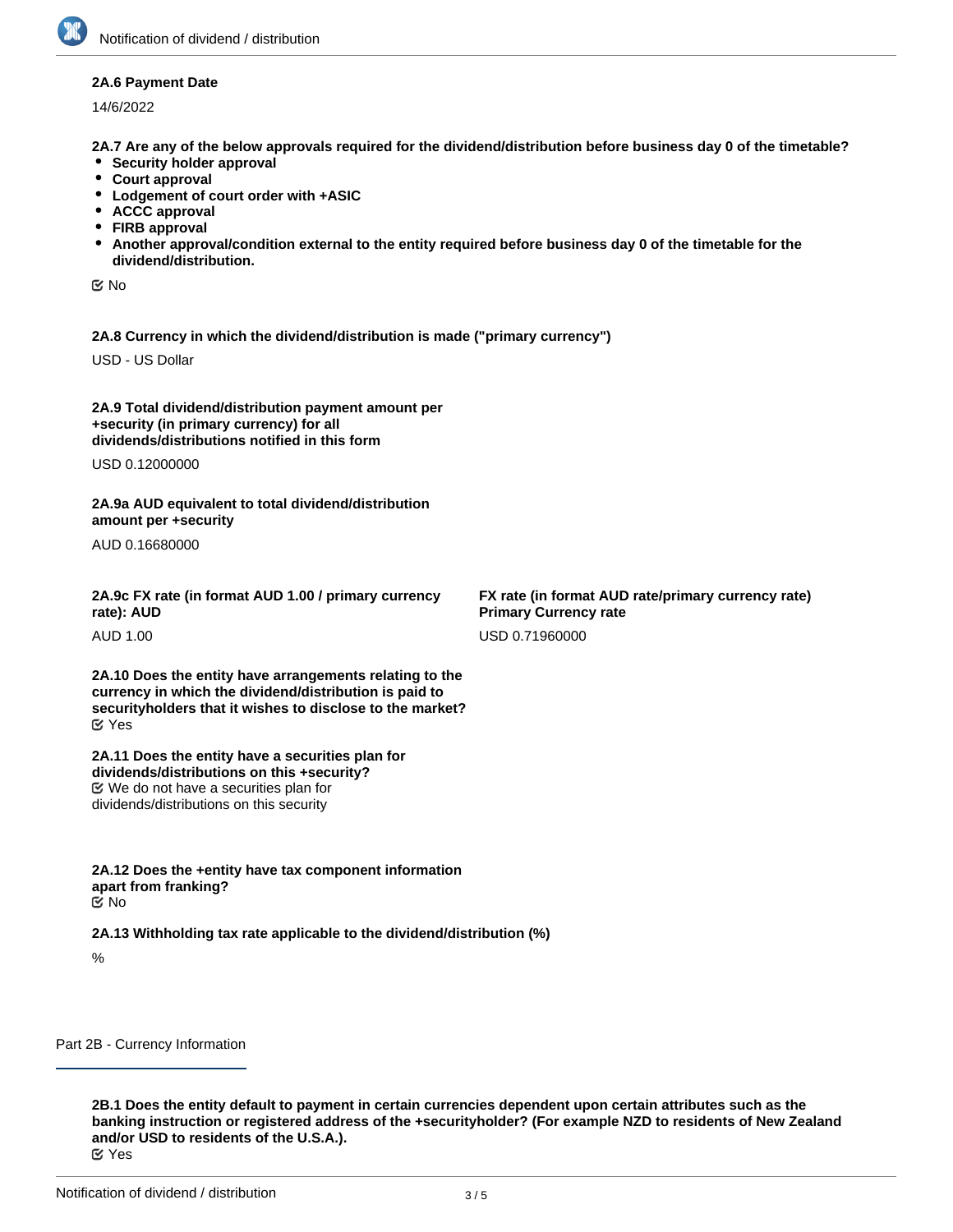## **2B.2 Please provide a description of your currency arrangements**

For CDI holders resident in New Zealand payment defaults to NZD. For all other CDI holders payment defaults to AUD.

### **2B.2a Other currency/currencies in which the dividend/distribution will be paid:**

| <b>Currency</b>          | Payment currency equivalent amount per security |
|--------------------------|-------------------------------------------------|
| AUD - Australian Dollar  | AUD 0.71960000                                  |
| NZD - New Zealand Dollar | NZD                                             |

#### **2B.2b Please provide the exchange rates used for non-primary currency payments**

NZD exchange rate not known at the time of this announcement. AUD exchange rate 1 AUD = 0.7196

**2B.2c If payment currency equivalent and exchange rates not known, date for information to be released**

**Estimated or Actual?** Actual

14/6/2022

**2B.3 Can the securityholder choose to receive a currency different to the currency they would receive under the default arrangements?**

Yes

**2B.3a Please describe what choices are available to a securityholder to receive a currency different to the currency they would receive under the default arrangements**

CDI holders can also elect to receive their dividend in their local currency via the Computershare Global Wire Service.

**2B.3b Date and time by which any document or communication relating to the above arrangements must be received in order to be effective for this dividend/distribution**

Wednesday May 25, 2022 17:00:00

#### **2B.3c Please provide, or indicate where relevant forms can be obtained and how and where they must be lodged**

CDI holders can either provide their bank details to the Company's share registry online, or download a form to be lodged with the Company's share registry at the following website: <https://www-au.computershare.com/Investor/> Alternatively, the share registry can be contacted directly by calling 1300 850 505 (within Australia) or +61 3 9415 4000 (outside Australia).

Part 3A - Ordinary dividend/distribution

**3A.1 Is the ordinary dividend/distribution estimated at this time?** No

**3A.1a Ordinary dividend/distribution estimated amount per +security**

USD

**3A.1b Ordinary Dividend/distribution amount per security** USD 0.12000000

**3A.2 Is the ordinary dividend/distribution franked?** No

**3A.3 Percentage of ordinary dividend/distribution that is**